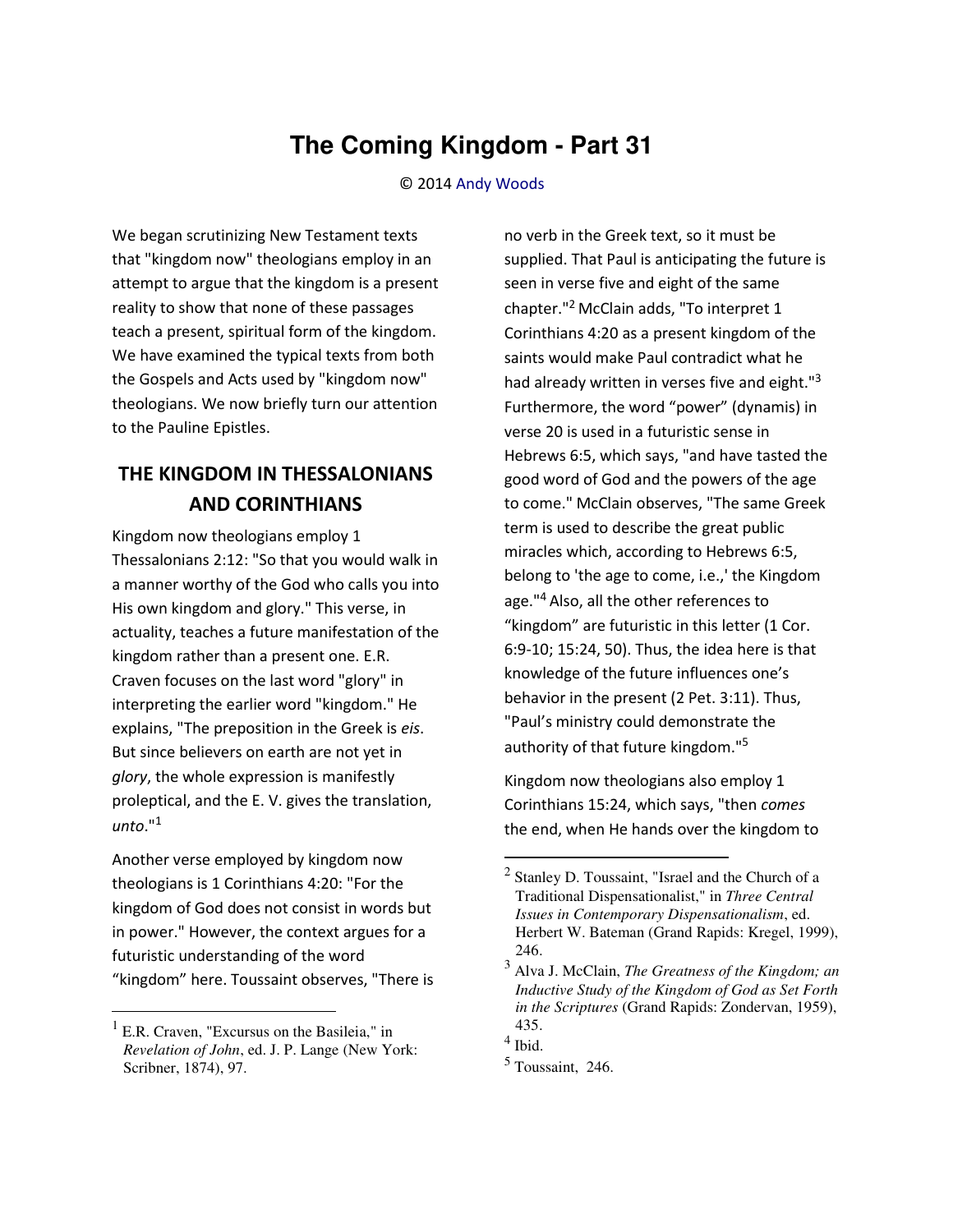the God and Father, when He has abolished all rule and all authority and power." However, because the context of the passage pertains to the future resurrection and "the end," the kingdom's establishment must transpire in the distant future. McClain explains:

The time of the Kingdom may be ascertained from the main subject matter of the context, which is *resurrection*. Every man must be raised from the dead, we are told, but each in his own order...This threefold order of resurrection fits the eschatological system of the New Testament; first the resurrection of Christ Himself; second, the resurrection of His saints at the Second Advent (1 Thess. 4:13-18); third, the resurrection of the unsaved at the "end" (cf. Rev. 20:11-15). Since the Kingdom is to be established at the second coming of Christ, and it is to be delivered up to the Father at the "end," the period of the kingdom must be located in the future between the two resurrections, as also indicated clearly in Revelation 20.<sup>6</sup>

## **FOR THE KINGDOM OF GOD IS NOT EATING AND DRINKING**

Romans 14:17 says, "for the kingdom of God is not eating and drinking, but righteousness and peace and joy in the Holy Spirit." Kingdom now theologians frequently use this verse to speak of the present and spiritual reality of the kingdom. Historic premillennialist George Ladd writes,

The Word of God *does* say that the Kingdom of God is a present spiritual reality. "For the kingdom of God is not eating and drinking but righteousness and peace and joy in the Holy Spirit" (Rom. 14:17). Righteousness and peace and joy are fruits of the Spirit which God bestows now upon those who yield their lives to the rule of the Spirit. They have to do with the deepest springs of the spiritual life, and this, says the inspired apostle, is the Kingdom of God...The Kingdom is a present reality...It is an inner spiritual redemptive blessing (Rom. 14:17) which can be experienced only by way of the new birth... 7

Some kingdom now theologians go even further than Ladd and use this text to convey the idea that we should not be looking for a coming kingdom with physical characteristics such as eating and drinking. Rather, the kingdom is entirely spiritual and a present reality. However, Romans 14:17 does not deny an earthly kingdom. The kingdom will very clearly be a time of banqueting and feasting. Jesus said in Matthew 8:11 of the kingdom: "I say to you that many will come from east and west, and recline at the table with Abraham, Isaac and Jacob in the kingdom of heaven." In fact, Romans 14:17 simply says that believers should not emphasize the physical aspect of the kingdom at the exclusion of its spiritual components.

Promoting emphasis rather than exclusion is a common way of communicating in Scripture.

l

 $\overline{a}$ 

 $<sup>6</sup>$  McClain, 435.</sup>

<sup>7</sup> George Ladd, *The Gospel of the Kingdom* (Grand Rapids: Eerdmans, 1959), 16-18.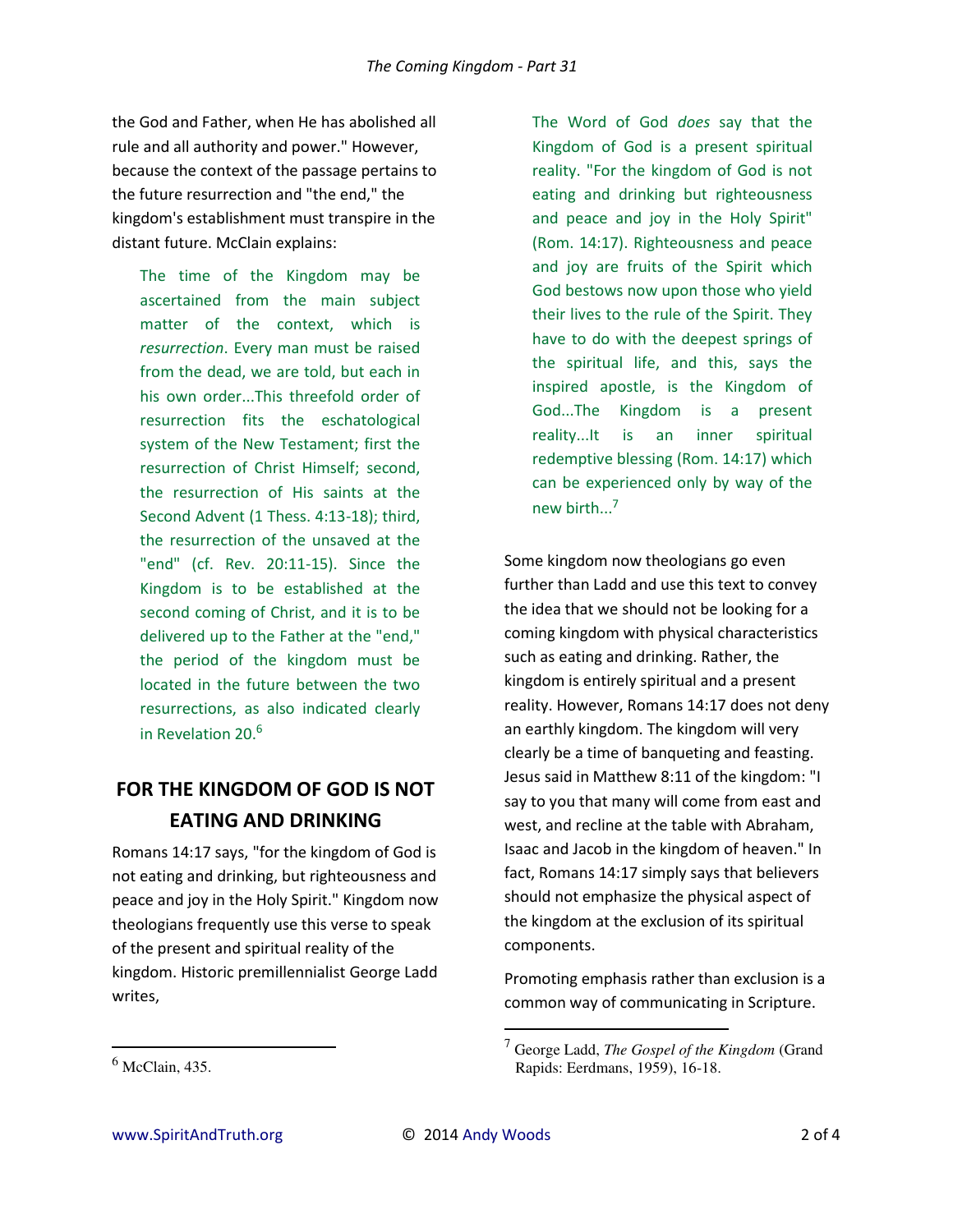Toussaint explains, "It was common for the Jews to say 'not...but' and simply mean that the emphasis is not this but that."<sup>8</sup> For example, when Hosea 6:6 says, "For I desire mercy and not sacrifice," the prophet was not calling for sacrifices to cease in order to pursue mercy. Hosea is simply saying sacrifices should not be emphasized at the expense of mercy. Similarly, the exhortation regarding not laying up treasure (Matt. 6:19-20) does not mean that Christians should not have bank accounts. Rather, it is a question of emphasis. Instead of emphasizing money, believers should emphasize spiritual priorities. Just so, the exhortation regarding jewelry (1 Pet. 3:3- 4) does not mean that women should never wear jewelry. Rather it is a question of emphasis. Instead of emphasizing outward beauty, women should emphasize inward beauty (1 Pet. 3:6; Prov. 31:30). In addition, in the previously discussed verse, 1 Corinthians 4:20 ("For the kingdom of God does not consist in words but in power"), it does not say that words or speech will be absent from the kingdom. Speech will obviously be present in the kingdom as Zechariah 8:23 predicts, "In those days ten men from all the nations will grasp the garment of a Jew, saying, 'Let us go with you, for we have heard that God is with you.'" His words are a matter of emphasis. In other words, instead of excluding speech, the kingdom will also be emphasized by power in addition to speech. When understood in this light, Romans 14:17 does not deny or exclude the physical component in the coming kingdom. Instead, the verse simply highlights or emphasizes the fact that the coming kingdom will emphasize a spiritual component

l

as well.<sup>9</sup> In other words, "in that coming kingdom the emphasis will not be on food but on spiritual realities."<sup>10</sup>

Furthermore, although "is" (*estin*) is in the present tense in Romans 14:17, this verse is not communicating that the kingdom is a present reality. It is possible to interpret Romans 14:17 along the lines of a *dejure* (legal), *defacto* (factual) distinction. While believers are legally heirs of God's coming kingdom, the kingdom is not yet a factual reality upon the earth. We find the same dejure/defacto distinction in Paul's other letters. For example, in Philippians, believers are called citizens of heaven (Philip. 3:20). In Ephesians, believers are said to be seated with Christ in the heavenly places (Eph. 2:6). This heavenly position represents the legal standing of the believer. Yet believers are not factually in heaven now. This same dejure/defacto distinction is likely present in Romans 14:17 regarding the kingdom. Thus, all Romans 14:17 teaches is that believers are citizens of the earthly kingdom to come rather than present, factual residents in the earthly, Davidic kingdom yet to come.

This future kingdom idea seems to be in view in this passage since the context deals with the future judgment of rewards for the believer (Rom. 14:10-12). This futuristic understanding of the kingdom in this verse does not mean that the concept is inapplicable in the present since knowledge of the future always affects one's behavior in the present. Second Peter 3:11 says, "Since all these things are to be

l

<sup>8</sup> Toussaint, 246.

<sup>&</sup>lt;sup>9</sup> Stanley Toussaint, class notes of Andy Woods in BE2050A *Seminar in Pauline Literature*, Dallas Theological Seminary, Spring 2004.  $10$  Toussaint, 246.